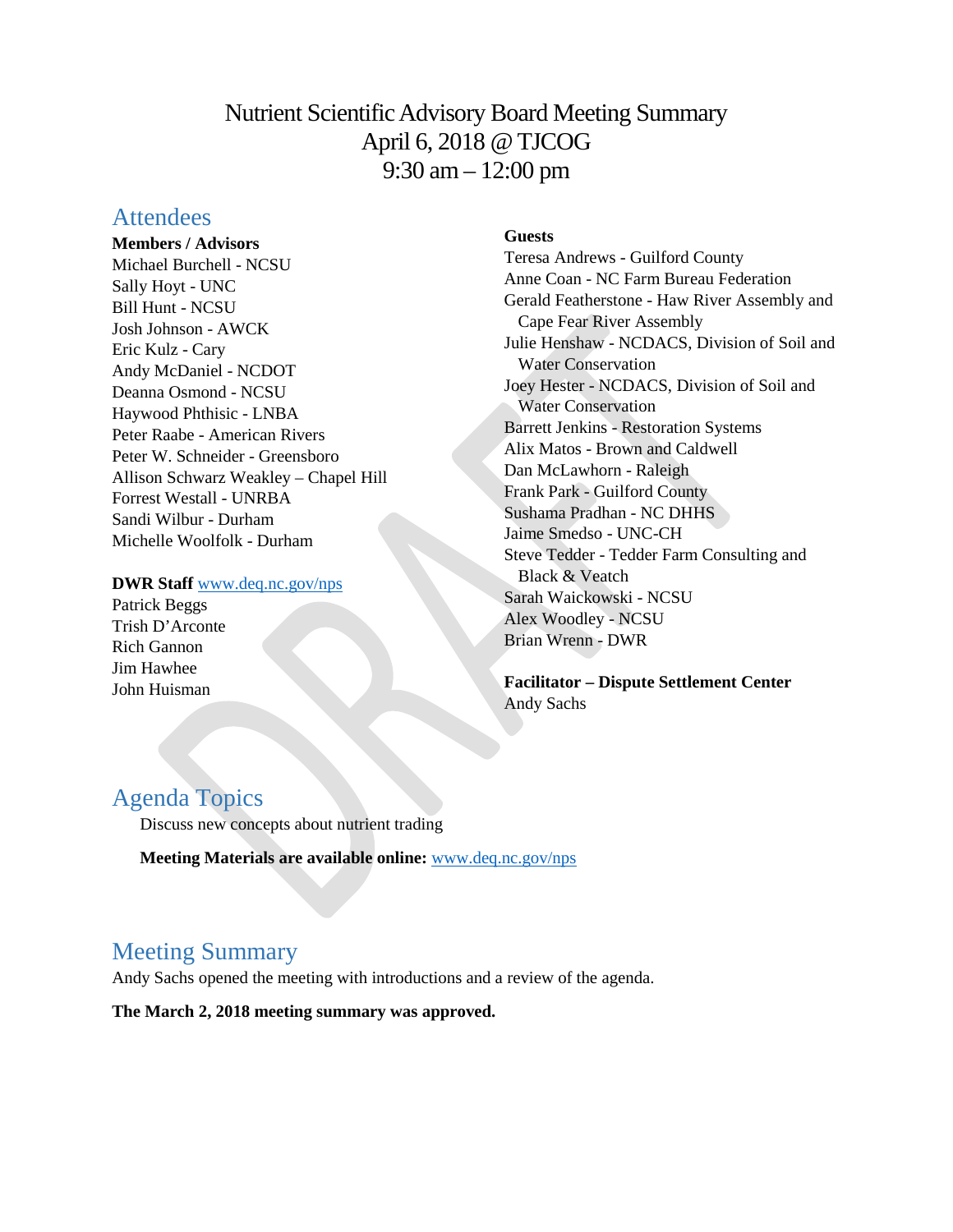## Trading Framework Discussion - Part 2

Jim Hawhee (DWR) presented additional nutrient trading framework concepts building upon the first conversational draft framework and the comments/responses received.

Jim's presentation and outline can be [found on the website.](https://deq.nc.gov/about/divisions/water-resources/planning/nonpoint-source-management/nutrient-scientific-advisory-board/meeting-documents)

The presentation and discussion was organized into five issues.

- **1. Location of nutrient reduction practices**
- **2. Who gets credit for a nutrient reduction practice**
- **3. Who can generate nutrient offset credits**
- **4. Jurisdictional compliance**
- **5. Permanent credits vs term credits**

**A summary of the discussion and questions follows. Comments have been combined and categorized for ease of reporting and review.** 

#### **Keep it simple**

- Economists agree to be aware of over-designing a process which takes away from the simplicity trading hopes to afford. Logistics are hard to determine at this stage.
- Don't overcomplicate. It may be hard to know the need now so start small, monitor, and change the framework as needed.
- The first thing we, implementers, look for is how to a solve problem, and then we concern ourselves with credits.
- Guidance is describing what is possible.

#### **Jurisdictions and Watersheds**

- Don't constrain us. Don't restrict jurisdictions about where they can get credits.
- Allow us to manage the whole basin. It's imperative that we be allowed to go outside our jurisdictional boundaries, or we won't meet our goals. Some small entities may not have the ability to go outside their bounds but large entities may need that allowance.
- Communities have land, lakes for example, outside of their jurisdiction but are using them to improve water quality locally and beyond. We need flexibility so things like this can occur.
- Trading guidance may be different between watersheds, such as Falls and Jordan.
- Some local governments have the perception they may get their credit opportunities raided by other local governments. Need to consider that jurisdictions with more money can come in and take all the credits from another jurisdiction who needs them. (Same may be true for agriculture community.)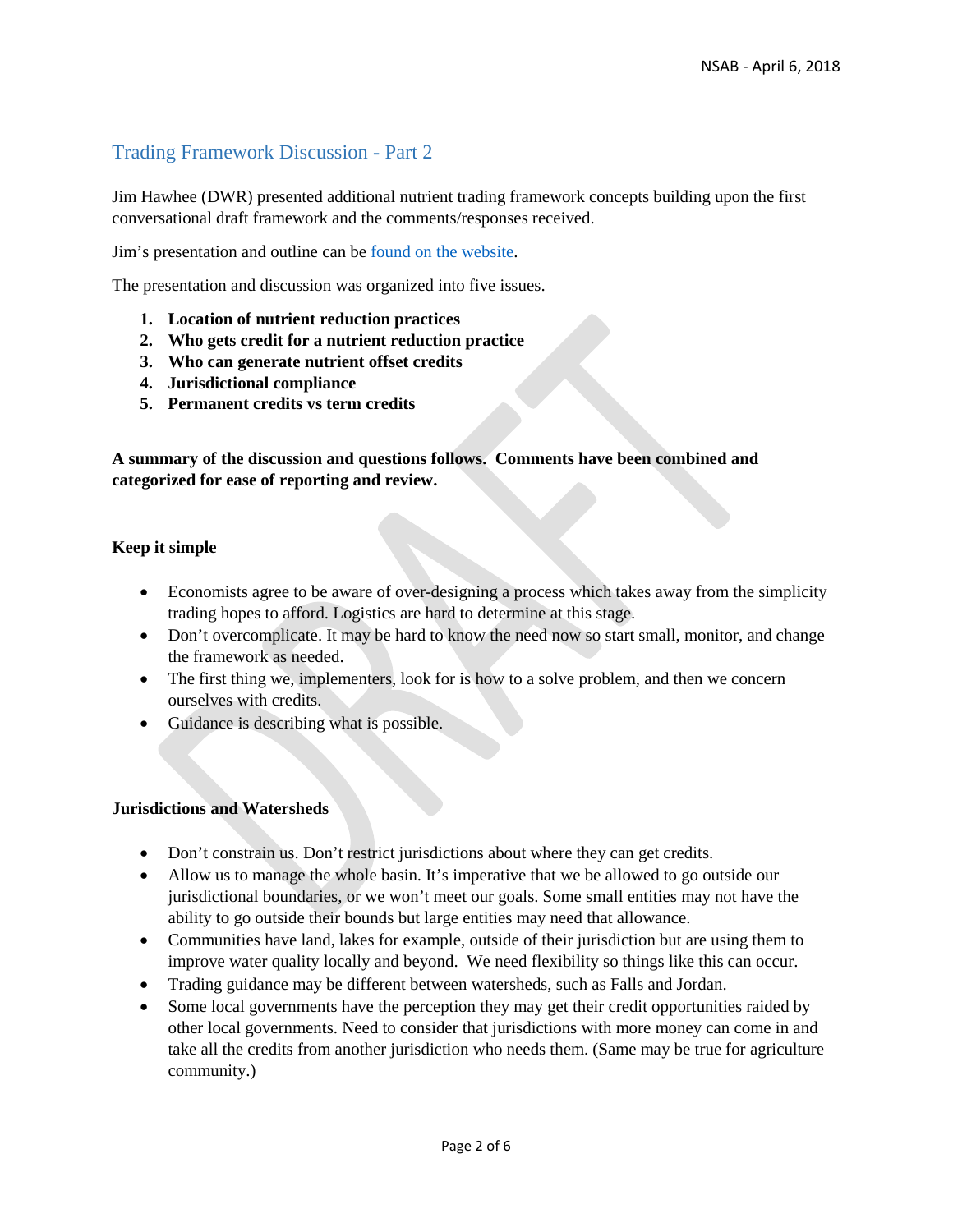- Theoretically all jurisdictions could work together and coordinate joint projects across the entire watershed. More collaboration could benefit all jurisdictions. Is there a way to organize this type of collaborative?
- Watershed wide means a bigger marketplace, that is a good thing.
- It is best to work within subbasins and have the credit projects as close to the impairment as possible.
- Watershed boundaries vs. government jurisdictional boundaries are always going to be an issue.
- Make it ecologically logical and work toward watershed boundaries.

#### **Agriculture**

- Ag doesn't have a jurisdiction.
- For Jordan rules, Ag had to get reductions first, before trading. How will that that factor into trading?
- It would be helpful to better understand Ag accounting methods.
- What about Ag land that isn't farmed anymore?
- Who has jurisdiction when a farmer sells off 20 acres of his 100 acre farm?
- Agricultural lands need to be specifically considered. That entity doesn't work the same as local governments. Be sure they don't hinder one another. Make sure Ag is as well thought out as the municipality discussion.
- Ag has Watershed Oversight Committees that need to be involved.

#### **Wastewater / point sources**

- Combining wastewater and storm water obligations exists in Falls but not in Jordan.
- Point source programs are subject to audit and litigation/challenges/penalties for not meeting numbers. Some are required to have a 25% buffer on stormwater in case they get audited.
- Is this joint compliance, trading, or something else altogether?
- If not talking about compliance bubble permit, is that direct compliance or nutrient offset credit?
- Wastewater package plants are good opportunities for overtreatment.

#### **Improving Nutrient Reduction Practices**

- We need to allow for improving the physical project which may increase the credit received.
- Some practices are better now than they were 15 years ago. Designs have improved and biological maturity in situ has sometimes improved nutrient reduction results. For example, bioretention is working better now than when it was originally credited. How do we account for these improvements?
- We need to be sure that if a currently installed practice can be improved, uplifting its ability, making it better at removing nitrogen for example, it can then provide more credit. / There should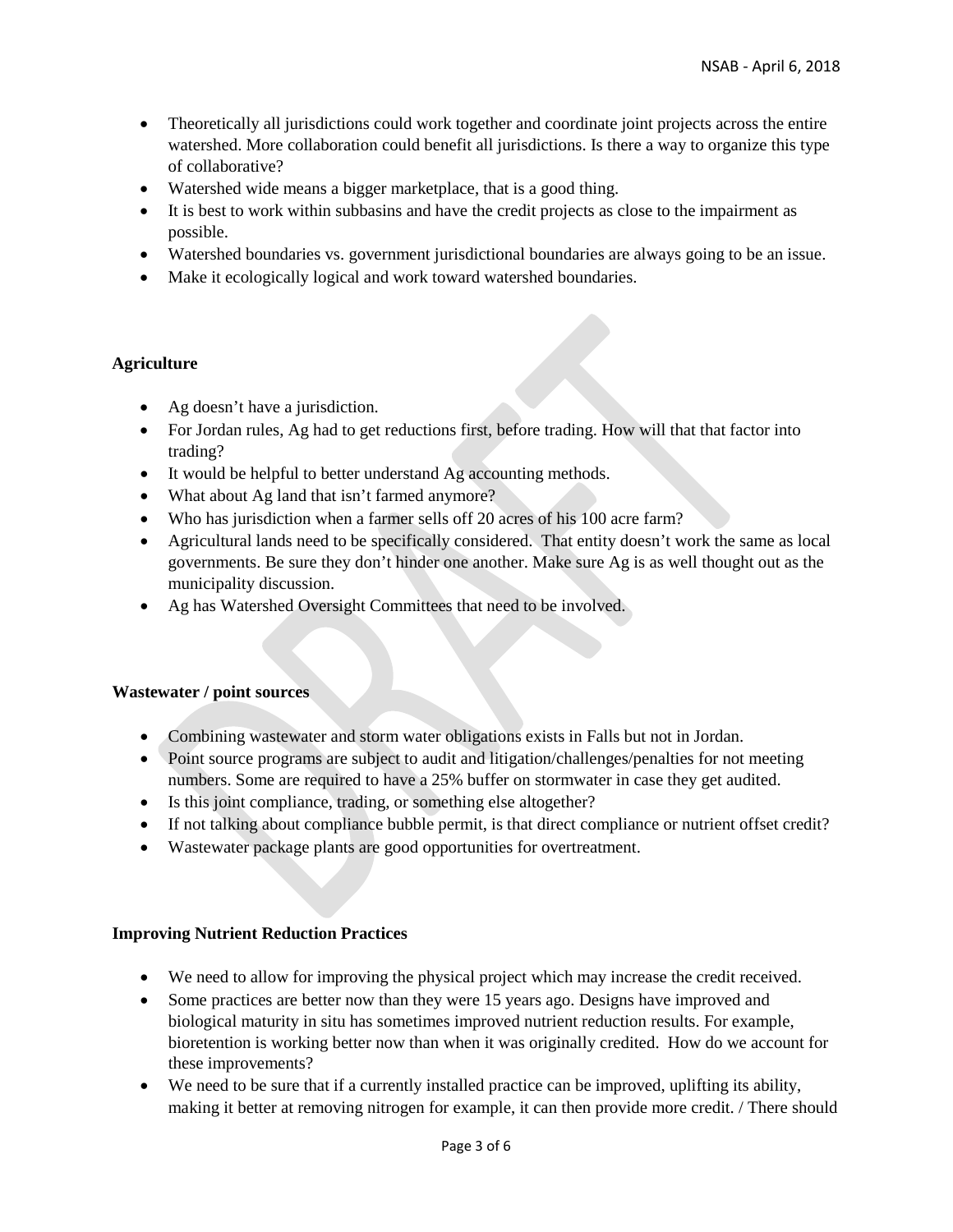be no problem with that, if the liability for the project is covered by someone. / Anyone, such as an HOA who retrofits an existing property would take on the liability and be responsible for managing it in the future.

#### **Credits or water quality?**

- Trading literature talks about lowering the cost of meeting regulation, not necessarily lowering the nutrient output. We need to be sure we are focused on lowering the total pounds of nutrients.
- We want a win here, not just a way to lower the cost.
- Jurisdictional goals are to achieve reductions.
- Trading credits needs to be a last resort, compared to lowering nutrient output.
- If we are not clear on what compliance means for existing development, how can we determine a trading system? We need loading numbers to be able to do this.

#### **Who gets credit? Who can generate credit?**

- Who pays for the credit will have a lot to do with who gets credit.
- Recommendation to the department: people who paid for the project or credit should receive the credit.
- It's up to local entities to negotiate, to figure out who gets what credit. Leave it to the market to figure those things out.
- Entities in any category (local government, state/fed, Ag) can work out credit ownership through contractual agreements.
- For trading to be successful it must be a win-win deal for both parties. Think about the situation where agriculture needs nutrient reduction and they get that credit through the transaction.
- Why not have people paying also get a differently defined credit for compliance.
- Can there be credits for nutrients and credits for paying and credits for providing land?
- Lots of local governments take over maintenance of something to use for its own purposes.
- Division of Mitigation Services and private mitigation companies can do this. Can others?
- Would like to see no bar to anyone creating nutrient offset credit for trading.
- Current rules allow local governments to be bankers.
- If the project is good and the credits reliable, anyone should be able to develop, buy, sell or own a credit.

#### **Permanent credit vs term credit**

- Is there flexibility for temporary credits?
- Permanent credits are always better. / There is no such thing as permanent credit.
- What happens to the permanent credit of previously permanent stormwater control measures is removed upon redevelopment of land. These things are permanent until they are not.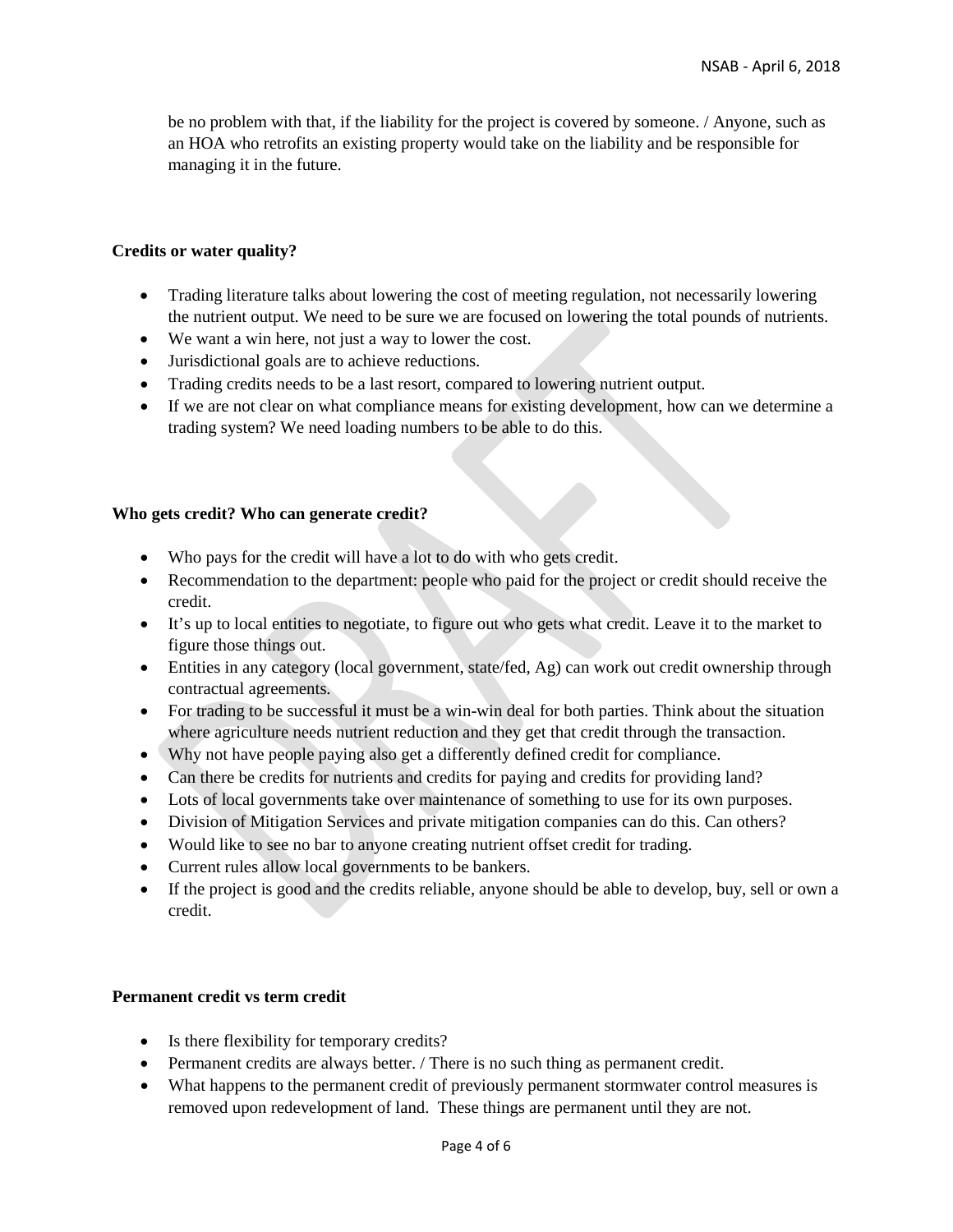- The 30 year permanent credit came about from the 30 year design life of engineered structures.
- Some nutrient practices include language about temporary nature and provide flexibility in the practice document.
- Length of time of operation and management is always a concern.
- Can you apply for credit if you did restoration 10 years ago? Answer: Yes, but not for mitigation projects and not for certain grant funded projects.

## **Administration**

- Jurisdictions may currently require approval from different counties. Need to be sure this is all legal form a state general statutes point of view.
- Don't make it more complicated than it needs to be.
- There needs to be documentation.
- Lay out general guidelines and let jurisdictions figure it out between themselves.
- These agreements are between the local entities it is their responsibility.
- Inter-category guidelines, for example, between agriculture and local government(LG) may be more important than intra-category guidelines such as Ag-Ag or LG-LG.
- We may need to characterize credits in multiple ways. (owned/redeemed/etc.)
- It's a difficult language: direct compliance/joint compliance/trading we need a good table of definitions.

## **Agreements**

- Intergovernmental agreements need to be documented but make sure to keep it as guidance, not rule.
- Can it be a project by project agreement? / Strongly advise against a project by project agreement.
- Agreements will be very site dependent.
- Operation and Maintenance may be a part of the specific nutrient practice guideline but O&M responsibility needs to be spelled out somewhere.
- A lot of past projects have been constructed that will count toward. The framework needs to address that issue. Will we need to negotiate an agreement after the fact?
- Don't be too prescriptive in guidance. An appropriate agreement doesn't have to mean a contract. Can we get away using 'appropriate' in guidance or rule?